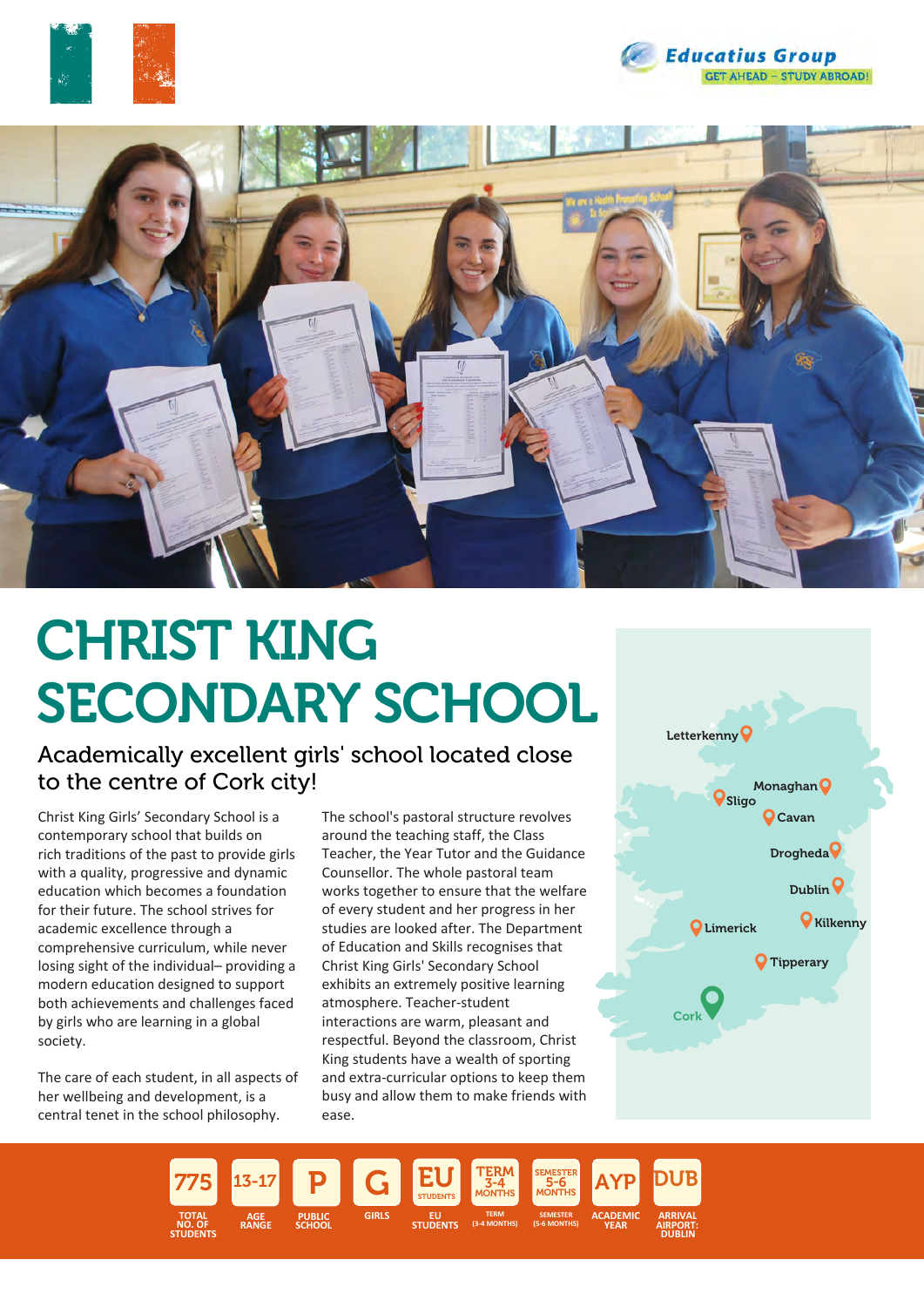

## CHRIST KING SECONDARY SCHOOL

## STUDY OPPORTUNITIES

Junior Cycle (Junior Certificate) Transition Year Senior Cycle (Leaving Certificate)





## SCHOOL SUBJECTS

## JUNIOR CYCLE SUBJECTS

### **Core Subjects:**

English, Maths, French, History, Geography, Religious Education, Civic Social & Political Education, Physical Education, Social Personal & Health Education, Drama, Dance

**Optional Subjects:** Science, Business Studies, German, Art, Home Economics, Music, Technical Graphics

## SENIOR CYCLE SUBJECTS

**Core Subjects:** English, Maths, French, Religious Education, Physical Education, Social Personal & Health Education

**Optional Subjects:** Accounting, Business, Economics, Biology, Physics, Chemistry, Home Economics, German, Art, History, Geography, Music